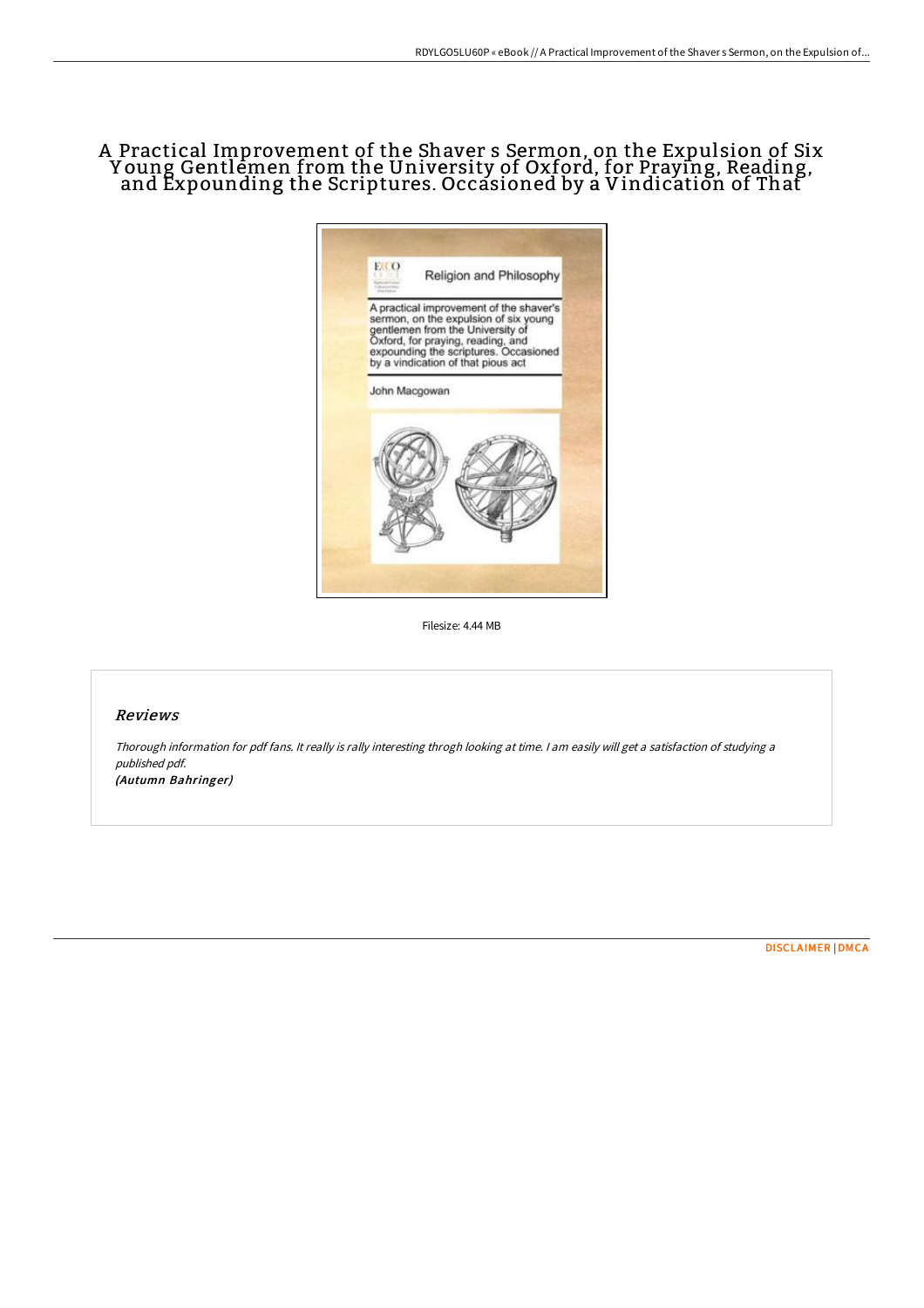### A PRACTICAL IMPROVEMENT OF THE SHAVER S SERMON, ON THE EXPULSION OF SIX YOUNG GENTLEMEN FROM THE UNIVERSITY OF OXFORD, FOR PRAYING, READING, AND EXPOUNDING THE SCRIPTURES. OCCASIONED BY A VINDICATION OF THAT



Gale Ecco, Print Editions, United States, 2010. Paperback. Condition: New. Language: English . Brand New Book \*\*\*\*\* Print on Demand \*\*\*\*\*.The 18th century was a wealth of knowledge, exploration and rapidly growing technology and expanding record-keeping made possible by advances in the printing press. In its determination to preserve the century of revolution, Gale initiated a revolution of its own: digitization of epic proportions to preserve these invaluable works in the largest archive of its kind. Now for the first time these high-quality digital copies of original 18th century manuscripts are available in print, making them highly accessible to libraries, undergraduate students, and independent scholars.The Age of Enlightenment profoundly enriched religious and philosophical understanding and continues to influence present-day thinking. Works collected here include masterpieces by David Hume, Immanuel Kant, and Jean-Jacques Rousseau, as well as religious sermons and moral debates on the issues of the day, such as the slave trade. The Age of Reason saw conflict between Protestantism and Catholicism transformed into one between faith and logic -- a debate that continues in the twenty-first century.++++The below data was compiled from various identification fields in the bibliographic record of this title. This data is provided as an additional tool in helping to insure edition identification: ++++lt;sourceLibrarygt;Cambridge University Librarylt;ESTCIDgt;T179181lt;Notesgt;Shaver = John Macgowan. First published in London, in 1768 as A further defence of priestcraft .lt;imprintFullgt;Mullingar: printed by William Kidd, 1787. lt;collationgt;24p.; 8.

Read A Practical [Improvement](http://albedo.media/a-practical-improvement-of-the-shaver-s-sermon-o.html) of the Shaver s Sermon, on the Expulsion of Six Young Gentlemen from the University of Oxford, for Praying, Reading, and Expounding the Scriptures. Occasioned by a Vindication of That Online Download PDF A Practical [Improvement](http://albedo.media/a-practical-improvement-of-the-shaver-s-sermon-o.html) of the Shaver s Sermon, on the Expulsion of Six Young Gentlemen from the Univer sity of Oxford, for Praying, Reading, and Expounding the Scriptures. Occasioned by a Vindication of That